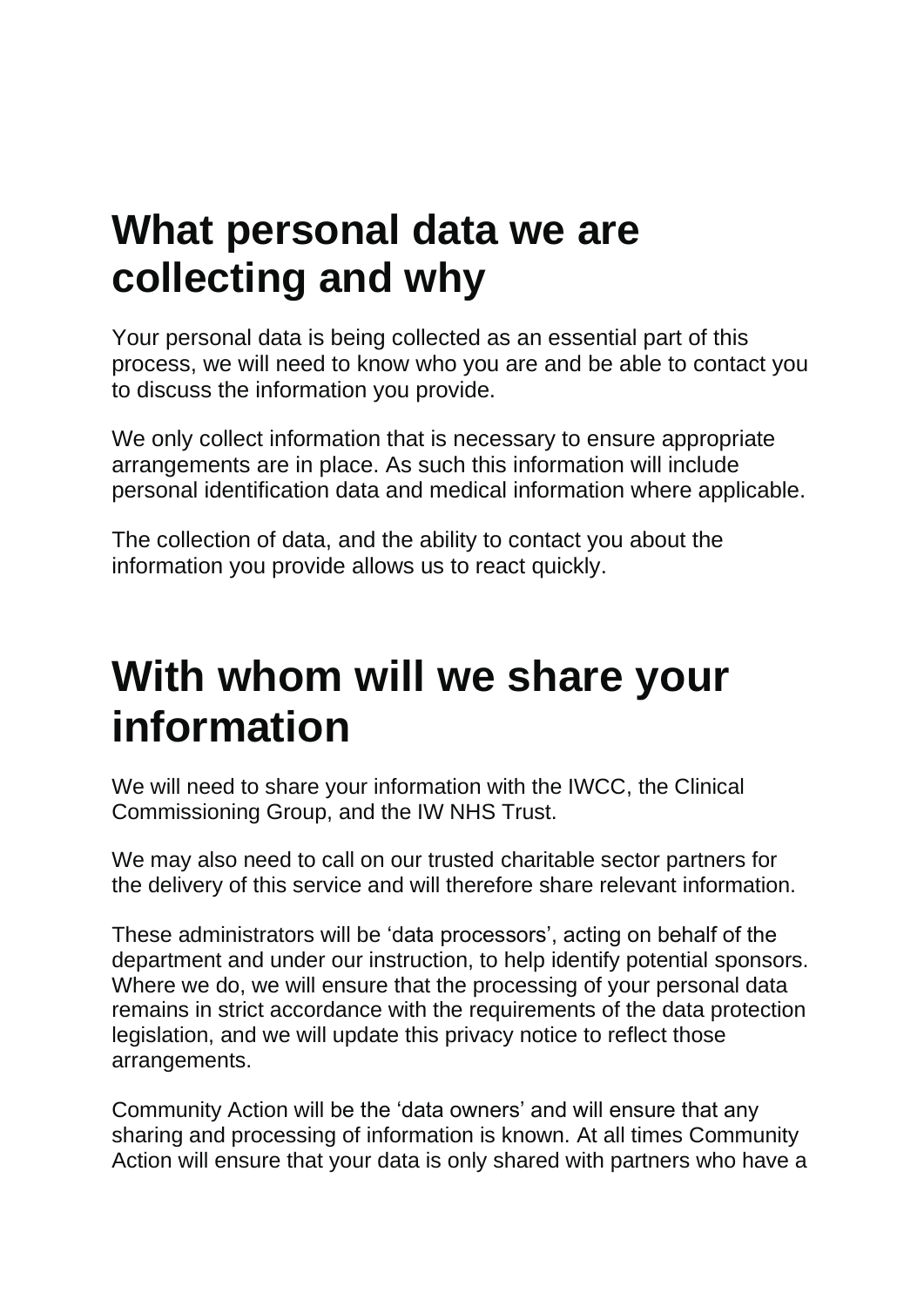data protection policy in place. Your data will only be used for the delivery of this service and not for any other reason.

## **Lawful basis for processing the data**

The collection of your personal data is lawful under:

- Article 6(1)(e) of the UK General Data Protection Regulation as it is necessary for the performance by DLUHC of a task in the public interest/in the exercise of official authority vested in the data controller.
- Section 8(d) of the Data Protection Act 2018 states that this will include processing of personal data that is necessary for the exercise of a function of the Crown, a Minister of the Crown or a government department.

## **How long will we keep the personal data, or criteria used to determine the retention period.**

Your personal data will be held for two years from the closure of the scheme unless we identify that its continued retention is unnecessary before that point.

#### **Your rights, e.g., access, rectification, erasure**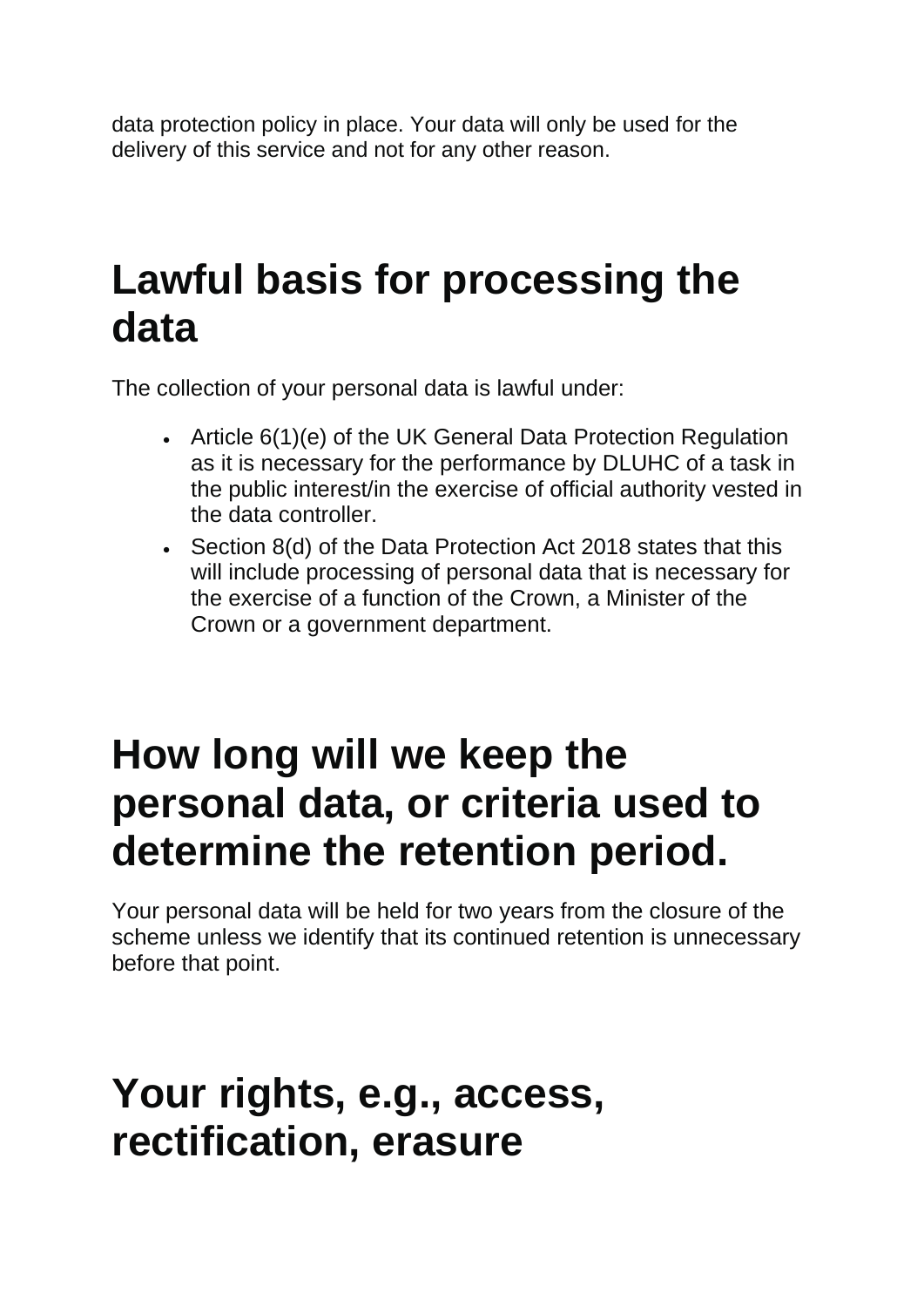The data we are collecting is your personal data, and you have rights that affect what happens to it. You have the right to:

a. know that we are using your personal data

b. see what data we have about you

c. ask to have your data corrected, and to ask how we check the information we hold is accurate

d. complain to the ICO (Information Commissioners Office) (see below)

In some circumstances you may also have the right to withdraw your consent to us having or using your data, to have all data about you deleted, or to object to particularly types of use of your data. We will tell you when these rights apply.

#### **Your personal data will not be sent overseas**

## **Your personal data will not be used for any automated decision making**

### **Storage, security, and data management**